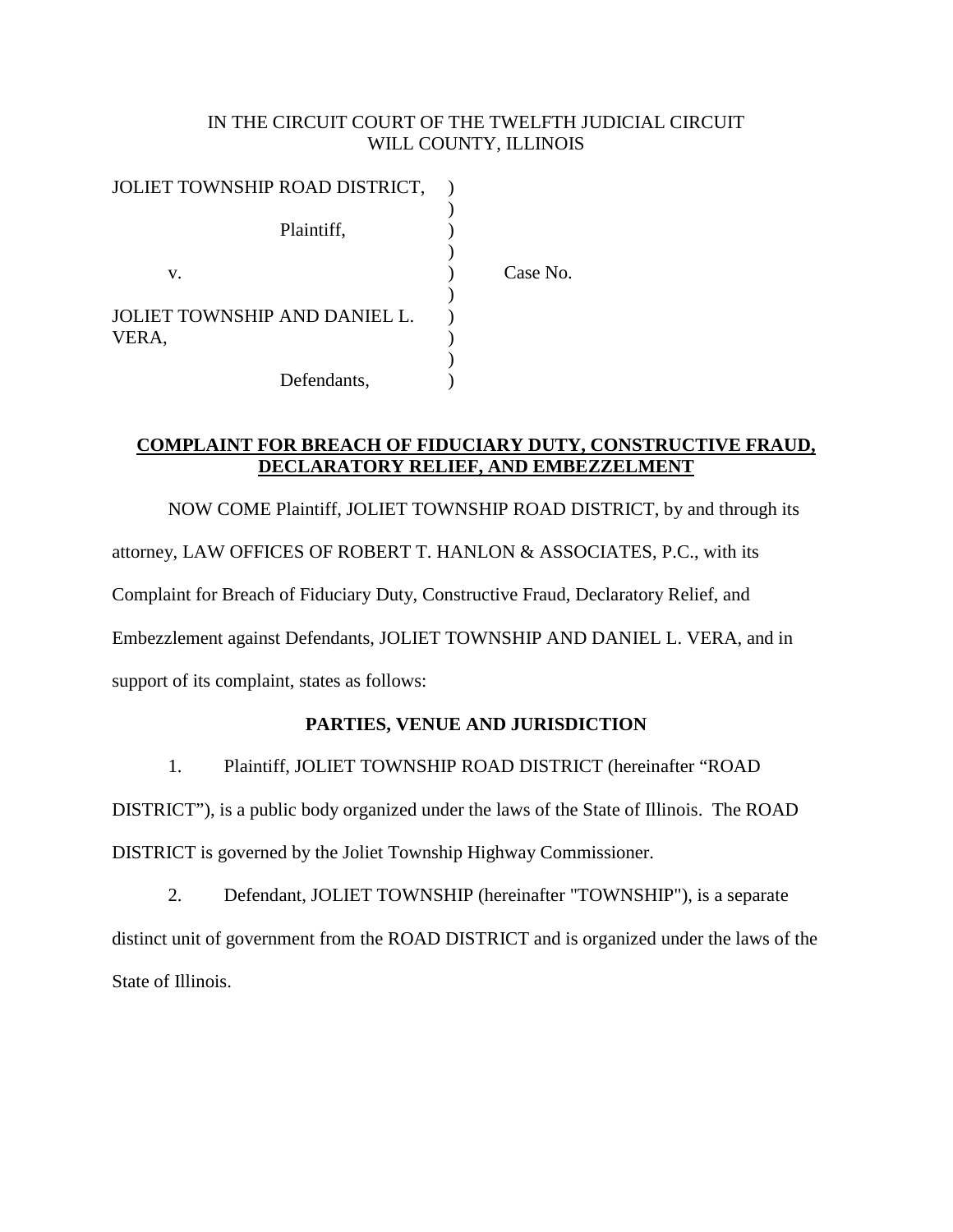3. Defendant, DANIEL L. VERA (hereinafter "VERA"), resides in Joliet Township, Will County, Illinois, and is the duly elected Supervisor of Joliet Township. As the elected Township Supervisor, VERA is the Treasurer of the ROAD DISTRICT.

4. This Court has jurisdiction over the disputes and controversies alleged herein on the basis that the claims arose here in Will County, Illinois and the ROAD DISTRICT is a unit of government in Will County and the TOWNSHIP is a separate unit of government situated within Will County.

5. Venue is proper in Will County because all of the parties to this action reside or are situated wholly within Will County, Illinois. Moreover, pursuant to 735 ILCS 5/2-101 venue is proper in Will County because the two units of government (ROAD DISTRICT and TOWNSHIP) are situated in Will County.

#### **SHORT STATEMENT OF THE CASE / INTRODUCTION**

6. This complaint contains four counts. Counts I, II and III are directed against the TOWNSHIP. Count IV is directed against VERA. Count I is for breach of fiduciary duty arising from the payment of ROAD DISTRICT funds for uses not benefiting the ROAD DISTRICT; Count II is a claim sounding in constructive fraud; and Count III sounds in the Declaratory Relief Act. Counts I and II are pled in the alternative to each other. Counts I and II seek return of ROAD DISTRICT monies that the TOWNSHIP has wrongfully acquired or spent. Count III of the complaint sounds in the Declaratory Relief Act and seeks not only a declaration of rights but also injunctive relief because TOWNSHIP has wrongfully exercised power over the ROAD DISTRICT entering agreements on behalf of the ROAD DISTRICT without any authority.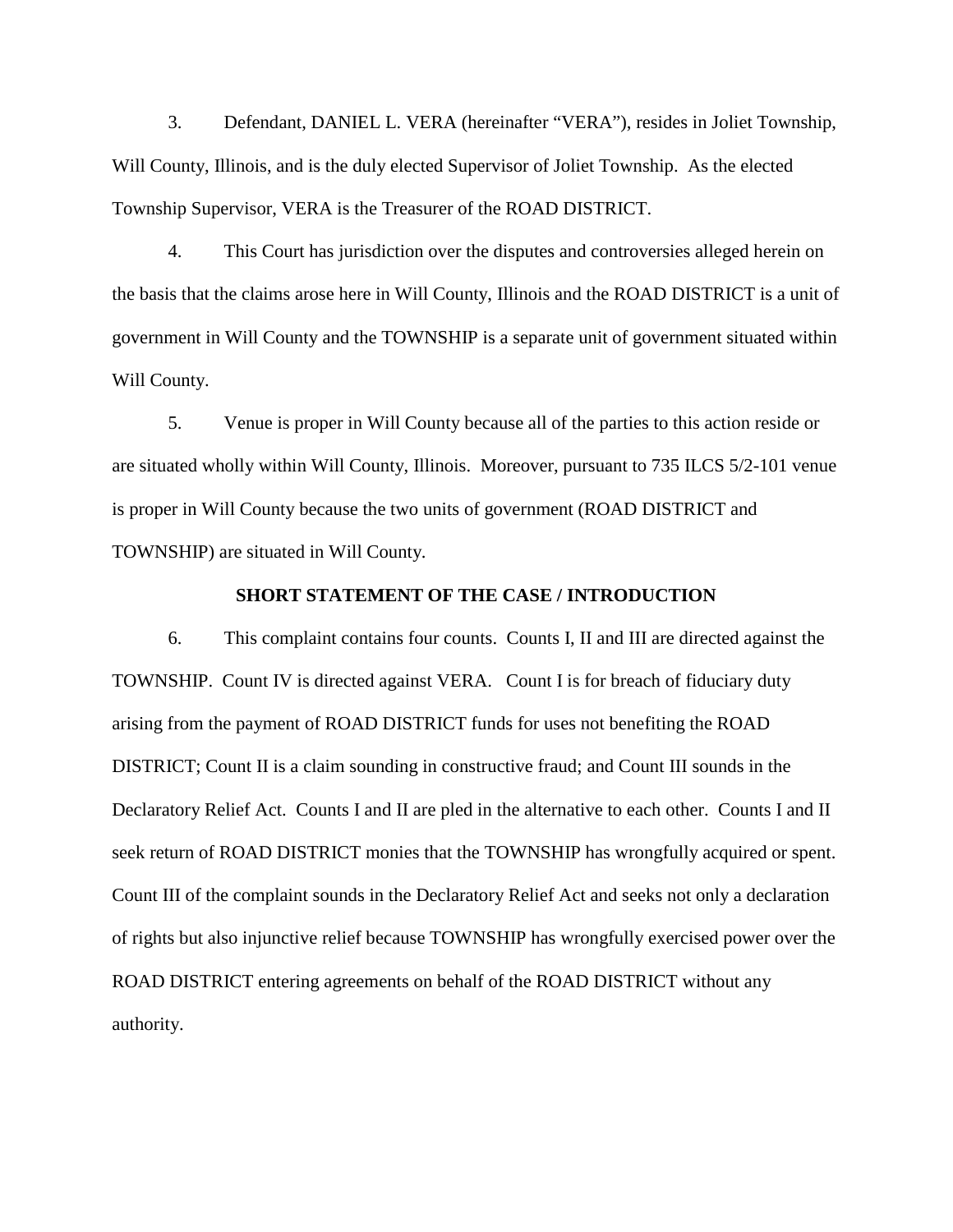## **FACTS APPLICABLE TO ALL COUNTS**

7. VERA was sworn in as Joliet Township Supervisor, which in turn, by law, made VERA the Treasurer of the ROAD DISTRICT.

8. Upon information and belief, at a time unknown, but believed to have commenced

in 2016, VERA began paying expenses of the TOWNSHIP from the accounts of the ROAD

# DISTRICT.

9. Recorded in the records of the TOWNSHIP is a resolution purporting to have been enacted on December 12, 2017 and identified as resolution "2017-08" adopting a resolution which states in pertinent part:

> **NOW, THEREFOR BE IT RESOLVED** by the Supervisor and Board of Trustees that Joliet Township assumes the functions of the district and accepts all the rights, powers, duties, assets, property, liabilities, indebtedness', obligations, bonding authority, and taxing authority.

10. Despite the statutory requirement to hold a referendum to absorb units of

government, no referendum was voted upon by the People of Joliet Township to absorb the East

Joliet Lighting District into the TOWNSHIP.

11. After the TOWNSHIP unlawfully acquired the East Joliet Lighting District it

commenced paying ComEd invoices from ROAD DISTRICT accounts.

12. On or about March 20, 2019, the TOWNSHIP enacted resolution 2019-02

entitled: TRANSFER OF FUNDS AND AUTHORITY OF THE EAST JOLIET LIGHTING

# DISTRICT FROM GENERAL TOWN TO ROAD DISTRICT.

13. Contained in the resolution 2019-02 is the statement:

"NOW THEREFORE BE IT RESOLVED by the supervisors and Board of Trustees that Joliet Township Road District assumes the functions of the Lighting District and accepts all the rights powers,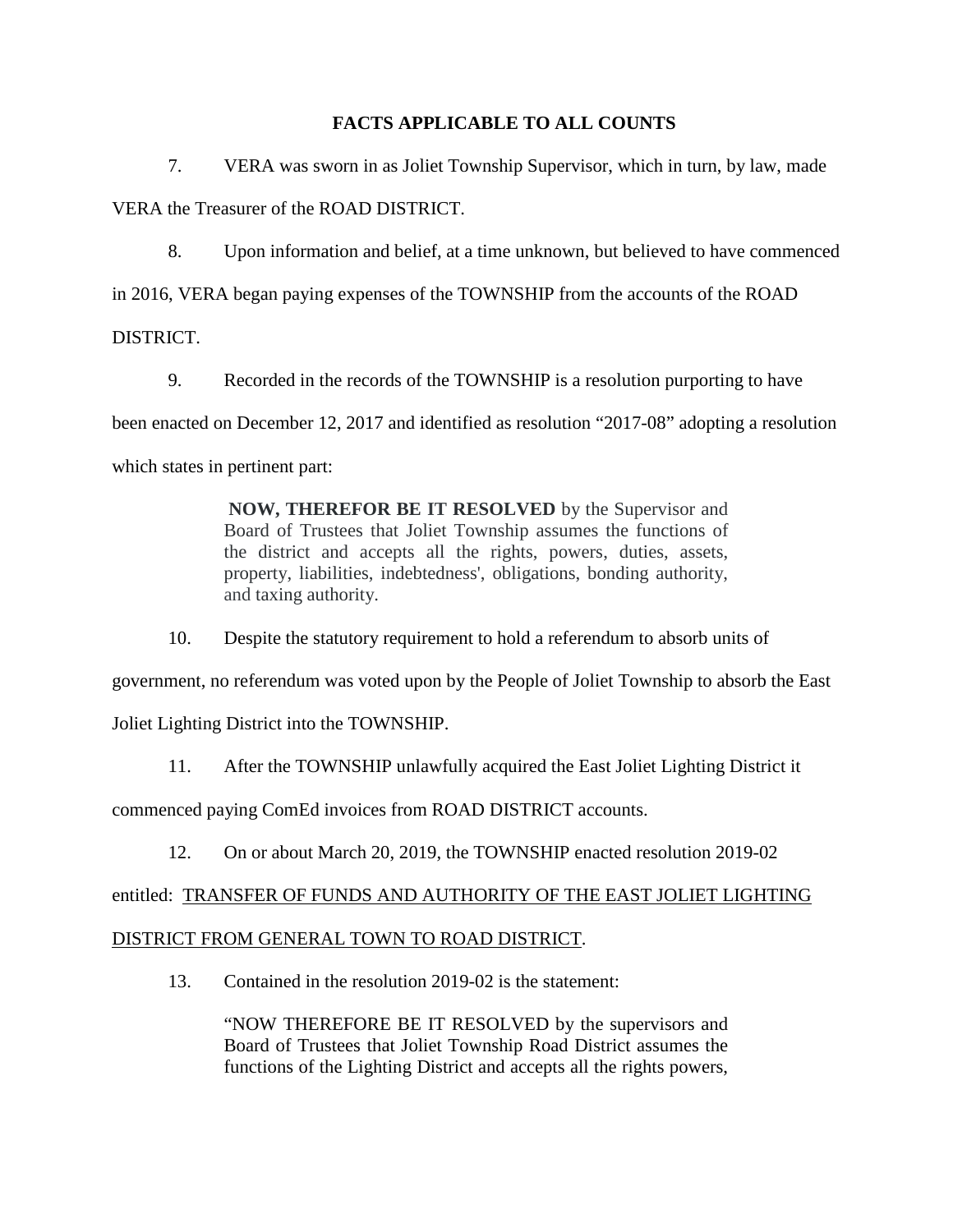duties, assets, property liabilities, indebtedness, obligations, bonding authority and taxing authority."

14. The TOWNSHIP lacks any authority to adopt any resolution on behalf of the ROAD DISTRICT.

15. Also contained in resolution 2019-02 is the following statement:

WHEREAS, the Will County State's Attorney has rendered an opinion that these funds should perhaps more appropriately go to the Joliet Township Road District since the lights are along the roadways of the District;

16. However, the Will County State's Attorney has never delivered any written opinion concerning the East Joliet Lighting District or that its funds ought to go to the ROAD DISTRICT. The Will County State's Attorney's office maintains no record of issuing any legal opinion concerning the funds associated with the former lighting district.

17. The Joliet Township Highway Commissioner never signed any resolution or intergovernmental agreement transferring the East Joliet Lighting District previously purportedly absorbed into the TOWNSHIP to the ROAD DISTRICT.

18. The TOWNSHIP has no authority to command acceptance of a lighting district into the ROAD DISTRICT. Moreover, the Illinois Highway Code contains no provision for the absorption of a lighting district into a Road District.

19. Both before and after adopting resolution 2019-02, VERA caused to be disbursed from the ROAD DISTRICT account monies to pay obligations of the TOWNSHIP and the obligations of East Joliet Lighting District.

20. Upon information and belief, VERA comingled the funds of the ROAD DISTRICT and those of the TOWNSHIP.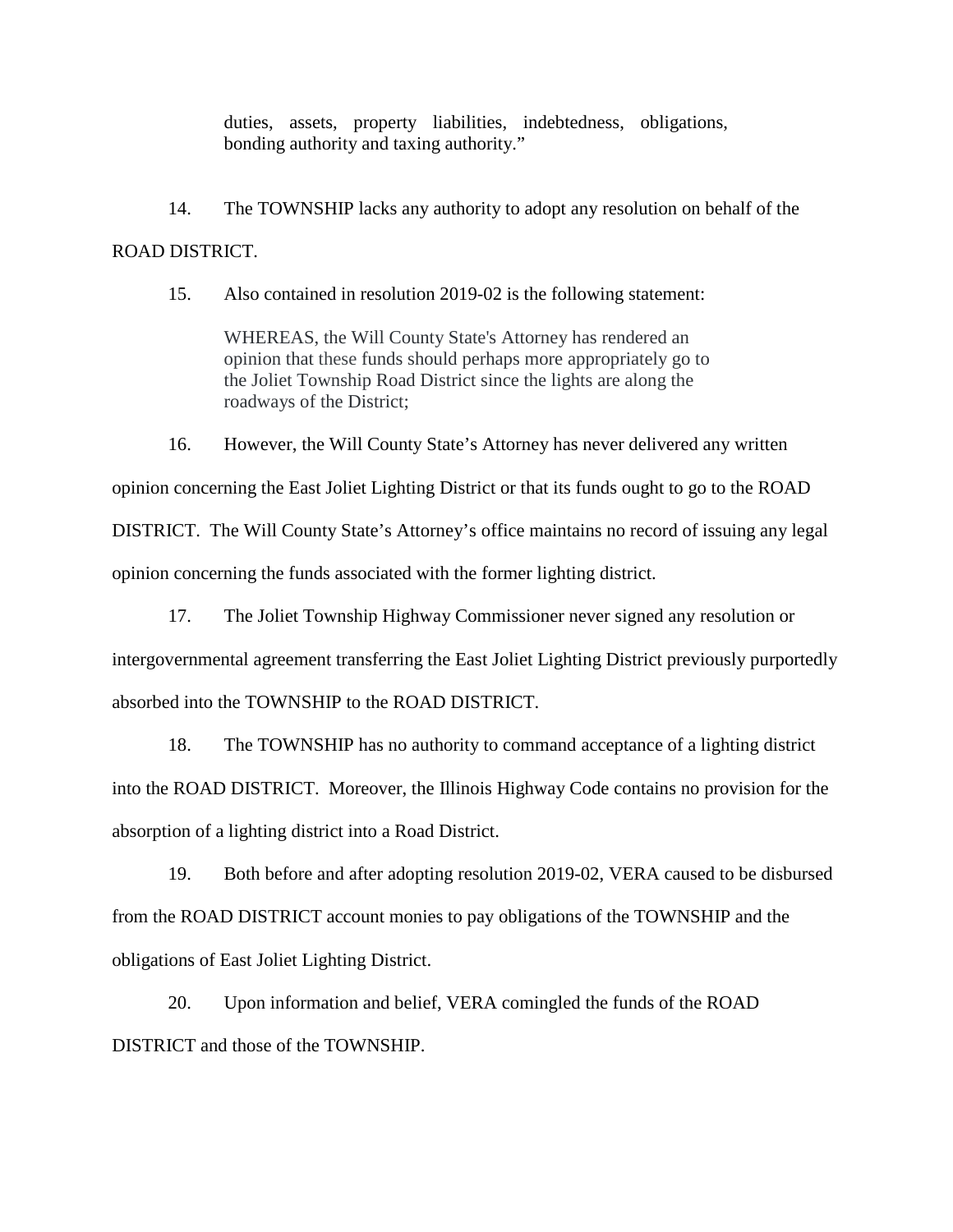21. VERA and the TOWNSHIP have the power to return the monies of the ROAD DISTRICT to the ROAD DISTRICT, but have failed to do so.

22. As a direct and proximate cause of the fact that VERA placed the funds of the ROAD DISTRICT into accounts of the TOWNSHIP, a separate unit of government, the ROAD DISTRICT was denied the use of its funds.

23. Upon information and belief, as part of VERA'S scheme and artifice to wrongfully exercise control over the ROAD DISTRICT and its employees, VERA received the benefit of the work of ROAD DISTRICT employees and free use of ROAD DISTRICT equipment with the ROAD DISTRICT employees performing labor on a property owned either directly or indirectly by VERA. More specifically, ROAD DISTRICT employees performed excavation work and supplied labor repairing a retaining wall and setting concrete at the expense of the ROAD DISTRICT on a property owned by VERA.

24. As recently as October 2019, VERA attempted to coerce Highway Commissioner, Michael Turnbull, into terminating employees that had completed work on VERA'S private property in an effort to silence those employees from disclosing the fact that they were employed by the ROAD DISTRICT and performed work on property owned by VERA, using ROAD DISTRICT equipment during regular working hours.

25. In addition to completing work on VERA'S building and retaining wall, equipment and employees from the ROAD DISTRICT were used to move concrete pots upon VERA'S demands.

26. Through a pattern of conduct VERA obtained other benefits not included in his lawfully authorized compensation including but not limited to reduced assessments on property that VERA has a pecuniary interest. The reduction in assessments arose during the period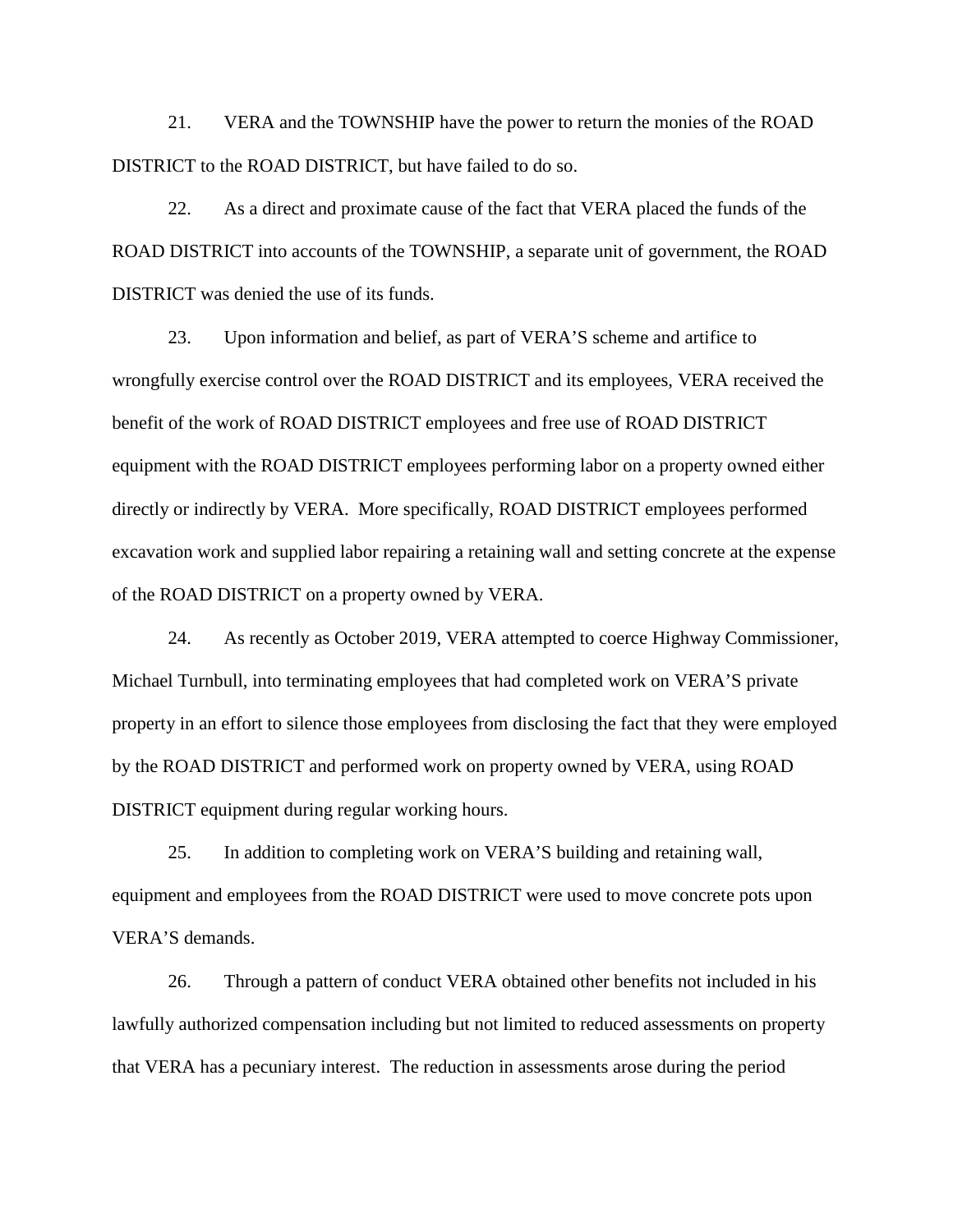VERA was supervisor. One of his properties located at the northeast corner of Hickory and Jefferson Streets in Joliet, Illinois was improperly assessed. The improper assessment included omitting residential areas from the assessment and omitting air conditioning in order to create a reduced assessment. The reduced assessment deprived the ROAD DISTRICT from receiving the full amount of taxes that would have been due to be paid according to the ROAD DISTRICT levy.

27. **Authorization and Instigation:** The aforementioned unlawful conduct consisting of the misappropriation of government funds and assets has occurred with and at the authorization, sanction, advice, encouragement, and or instigation of Defendants.

28. **Damages, Damages, Irreparable Injury and Need for Injunctive Relief:** If Defendants and their agents and employees are not restrained from asserting power and control over the ROAD DISTRICT, the ROAD DISTRICT will suffer additional irreparable harm in that the division of government as defined by the legislature will be undermined and the levy of the ROAD DISTRICT will continued to be unlawfully misappropriated and the ROAD DISTRICT will have lost the right to be governed in accordance with the laws of the State of Illinois.

29. **Injunction is in the Public Interest:** An injunction is in the public interest because Defendants' unlawful conduct creates a threat to right of the sovereign (the People) to control the unit of government. Additionally, the policy objectives associated with protecting the form of government and the power of the ROAD DISTRICT to be administered by the Highway Commissioner in accord with Illinois law. In the absence of injunctive relief the assertion of power by the TOWNSHIP over the ROAD DISTRICT will undermine the separation of the units of government which is the statutory construct designed by the People. It is in the public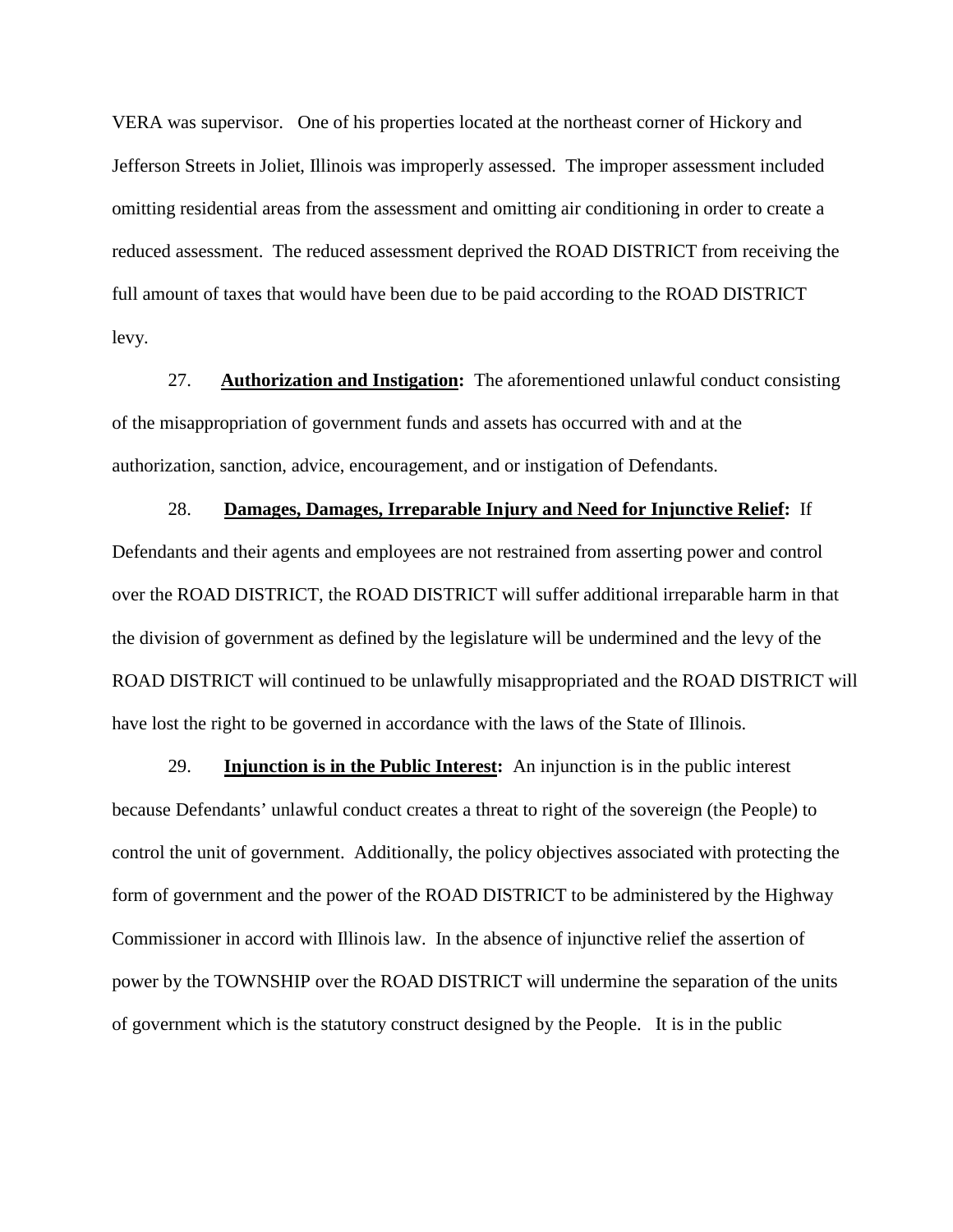interest to protect the established unit of government in accord with the laws of the State of Illinois.

30. **No Adequate Remedy at Law:** Plaintiff has no adequate remedy at law. No amount of money can make the ROAD DISTRICT whole. This is because the ROAD DISTRICT has suffered, continues to suffer, and will continue to suffer an injury by way of interference with the independent unit of government. Further, because the unlawful conduct complained of herein is of an ongoing and continuing nature, it is impossible to ascertain when the TOWNSHIP'S unlawful conduct will end.

31. **Balancing of the Rights Interests and Injuries:** The balancing of the interests of the parties is entirely in favor of the ROAD DISTRICT. This is because the activities which the ROAD DISTRICT seeks to restrain are unlawful acts to begin with, and that the denial of injunctive relief would serve to require the ROAD DISTRICT to suffer additional injury. In fact, the TOWNSHIP will suffer no injury if restrained from converting or spending ROAD DISTRICT funds for uses not authorized by the ROAD DISTRICT.

32. **Prior Application:** The ROAD DISTRICT has not made prior application for injunctive relief to this Court or any other court based upon the same set of facts as alleged herein.

33. **Need for Temporary Relief:** The ROAD DISTRICT has suffered and will continue to suffer irreparable harm and irreparable injury, as described herein, unless a restraining order is issued restraining Defendants from diverting ROAD DISTRICT power to the TOWNSHIP.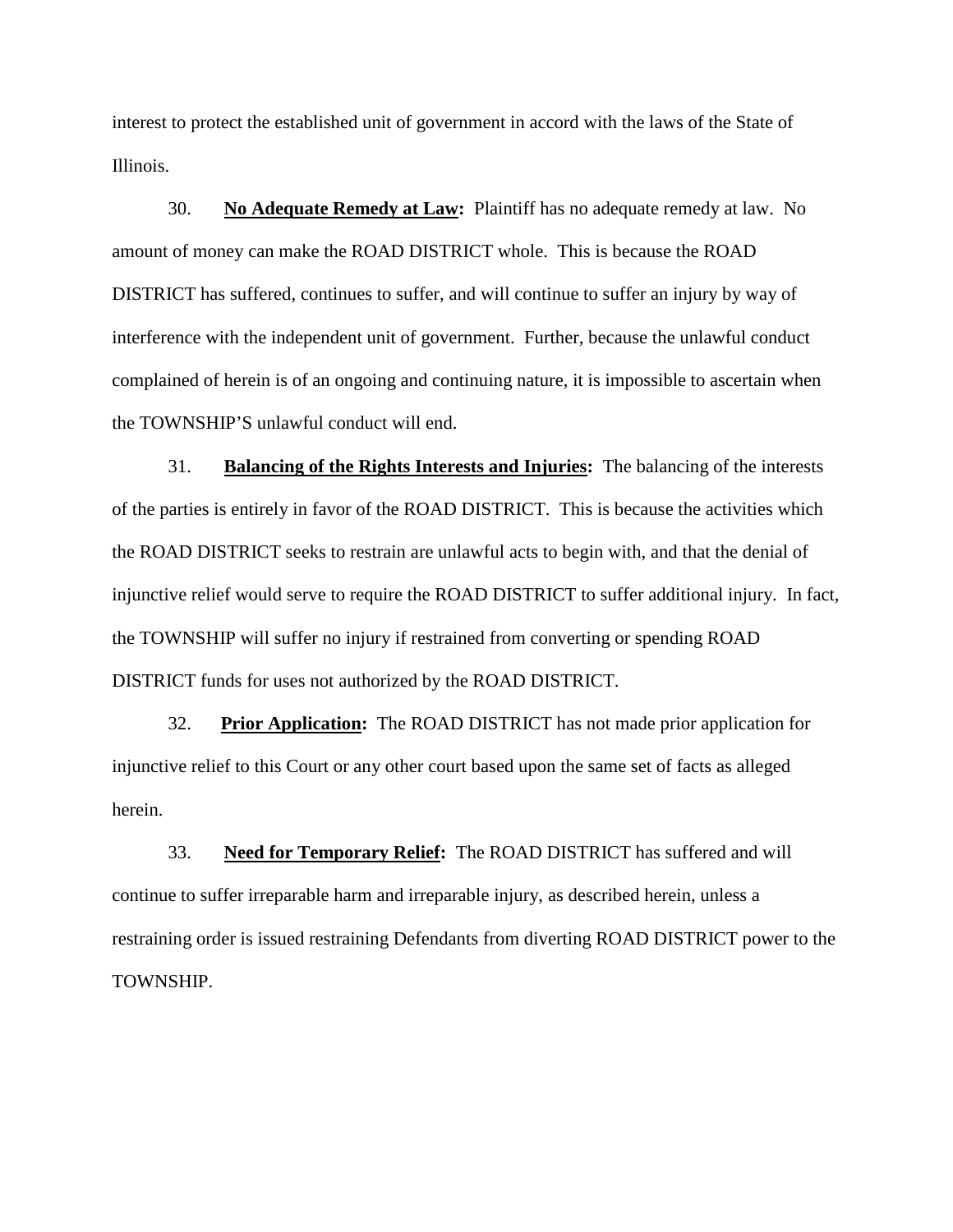#### **COUNT I BREACH OF FIDUCIARY DUTY**

34. Plaintiff incorporates the allegations of paragraphs 1-33 above in this Count I as if fully restated herein.

35. When a principal-agent relationship is present, a fiduciary relationship arises as a matter of law. *[State Security Insurance Co. v. Frank B. Hall and Co.,](https://1.next.westlaw.com/Link/Document/FullText?findType=Y&serNum=1994042373&pubNum=0000578&originatingDoc=Ie4eadb2cd3ad11d98ac8f235252e36df&refType=RP&originationContext=document&transitionType=DocumentItem&contextData=(sc.DocLink))* 258 Ill.App.3d 588, 595, [196 Ill.Dec. 775, 630 N.E.2d 940 \(1994\).](https://1.next.westlaw.com/Link/Document/FullText?findType=Y&serNum=1994042373&pubNum=0000578&originatingDoc=Ie4eadb2cd3ad11d98ac8f235252e36df&refType=RP&originationContext=document&transitionType=DocumentItem&contextData=(sc.DocLink))

36. VERA was an agent of the ROAD DISTRICT at all times relevant to this complaint.

37. The agency of VERA to the ROAD DISTRICT arose by virtue of his position as the ex-officio Treasurer of the ROAD DISTRICT but pursuant to statute must be sued in the name of the TOWNSHIP and not in his official capacity.

38. A claim for breach of fiduciary duty must allege two elements: (1) a fiduciary relationship, and (2) a breach of the duties imposed as a matter of law as a result of that relationship. *[Miller v. Harris,](https://1.next.westlaw.com/Document/Ib50b79837c6711e28a21ccb9036b2470/View/FullText.html?listSource=Search&navigationPath=Search%2fv1%2fresults%2fnavigation%2fi0ad604ac0000016347521d17df867eb8%3fNav%3dCASE%26fragmentIdentifier%3dIb50b79837c6711e28a21ccb9036b2470%26startIndex%3d1%26contextData%3d%2528sc.Search%2529%26transitionType%3dSearchItem&list=CASE&rank=2&listPageSource=6ce352e33249c6c58bdfcf8893df1ddf&originationContext=docHeader&contextData=(sc.Search)&transitionType=Document&needToInjectTerms=False&enableBestPortion=True&docSource=2b8bfaea32d847a696917c84a293ac4f)* 2nd Dist. (2013) 985 N.E.2d 671, 368 Ill.Dec. 864. Here, Plaintiffs have alleged the existence of a fiduciary relationship by virtue of VERA serving as the Treasurer to the ROAD DISTRICT. The breach of each of his fiduciary duties arose by paying out ROAD DISTRICT funds for services the ROAD DISTRICT was not obligated to pay. Moreover, the duty of VERA to hold the funds of the ROAD DISTRICT for public uses of the ROAD DISTRICT was breached by virtue of his delivery of payment to ComEd for expenses of the TOWNSHIP.

39. As a direct and proximate cause of the breach of the fiduciary duties detailed above, the ROAD DISTRICT suffered an injury in that its funds were used to pay the obligations of another unit of government.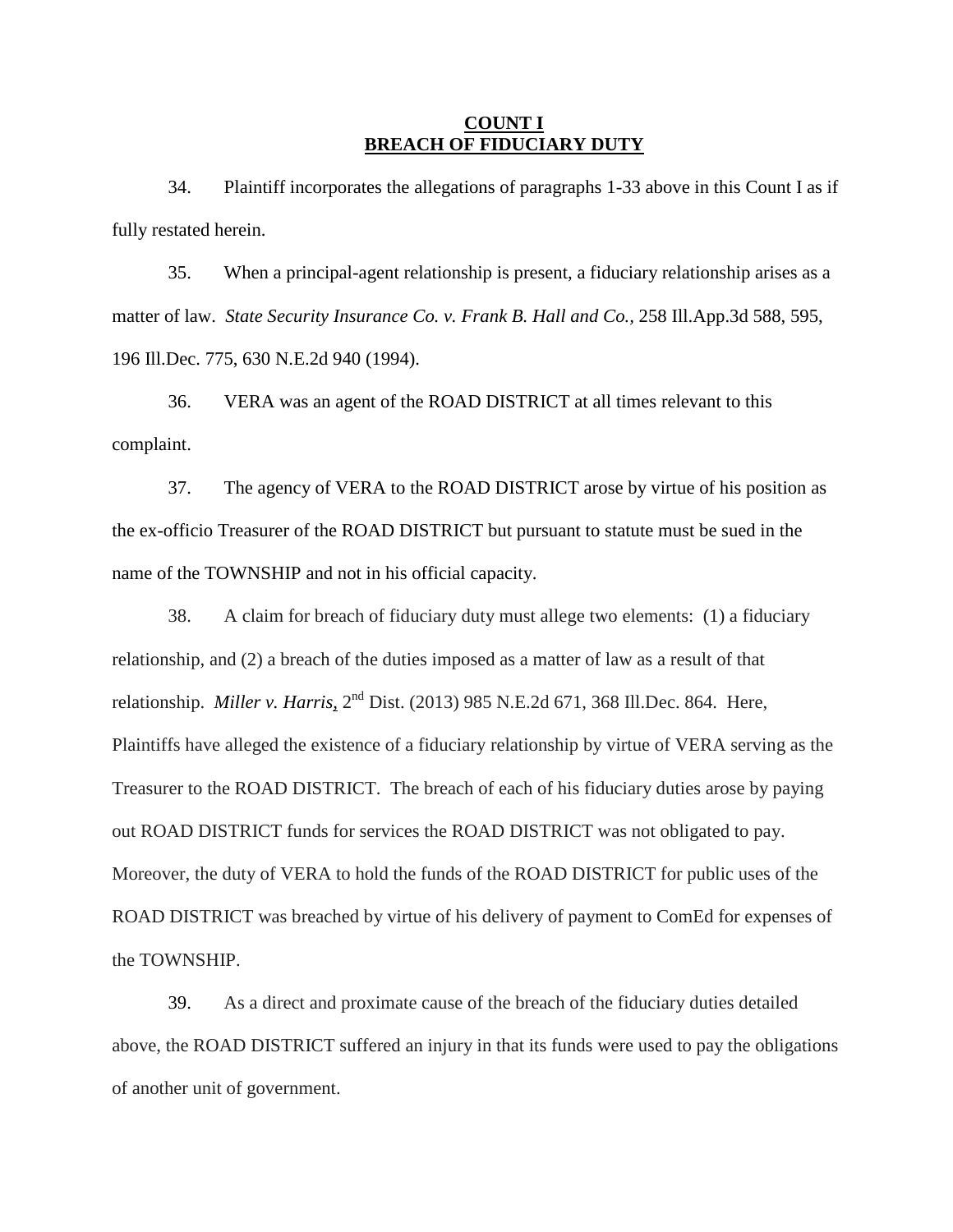#### WHEREFORE, Plaintiff, JOLIET TOWNSHIP ROAD DISTRICT, prays that this

Honorable Court grant the following relief:

- A) Enter judgment for compensatory damages against Defendant, JOLIET TOWNSHIP, in an amount to be determined at the trial of this case;
- B) Order Defendant, JOLIET TOWNSHIP, to cause all funds belonging to JOLIET TOWNSHIP ROAD DISTRICT to be returned to an account of the JOLIET TOWNSHIP ROAD DISTRICT;
- C) Order Defendants, JOLIET TOWNSHIP AND DANIEL L. VERA, to terminate payments for the East Joliet Lighting District's obligations or the TOWNSHIP'S obligations from the ROAD DISTRICT accounts;
- D) Enjoin Defendants from using ROAD DISTRICT funds to pay any obligation of JOLIET TOWNSHIP or the East Joliet Lighting District;
- E) Issue preliminary injunctive relief prohibiting the use of ROAD DISTRICT funds to pay any obligation of JOLIET TOWNSHIP or the East Joliet Lighting District; and
- F) For such other and further relief as this Court deems just and equitable.

## **COUNT II CONSTRUCTIVE FRAUD**

40. Plaintiff incorporates the allegations of paragraphs 1-39 above in this Count II as if fully restated herein.

41. Where there is a breach of a legal or equitable duty arising out of a fiduciary

relationship, a presumption of constructive fraud arises. *Vermeil,* [176 Ill.App.3d at 564, 126](https://1.next.westlaw.com/Link/Document/FullText?findType=Y&serNum=1989008539&pubNum=0000578&originatingDoc=I1afeffbbd3b911d9bf60c1d57ebc853e&refType=RP&originationContext=document&transitionType=DocumentItem&contextData=(sc.Search)) 

[Ill.Dec. 603, 532 N.E.2d 288.](https://1.next.westlaw.com/Link/Document/FullText?findType=Y&serNum=1989008539&pubNum=0000578&originatingDoc=I1afeffbbd3b911d9bf60c1d57ebc853e&refType=RP&originationContext=document&transitionType=DocumentItem&contextData=(sc.Search))

42. Defendants had a legal duty to maintain the accounts of the ROAD DISTRICT in

the name of the ROAD DISTRICT, but failed to do so and placed money belonging to the

ROAD DISTRICT in the name of the TOWNSHIP.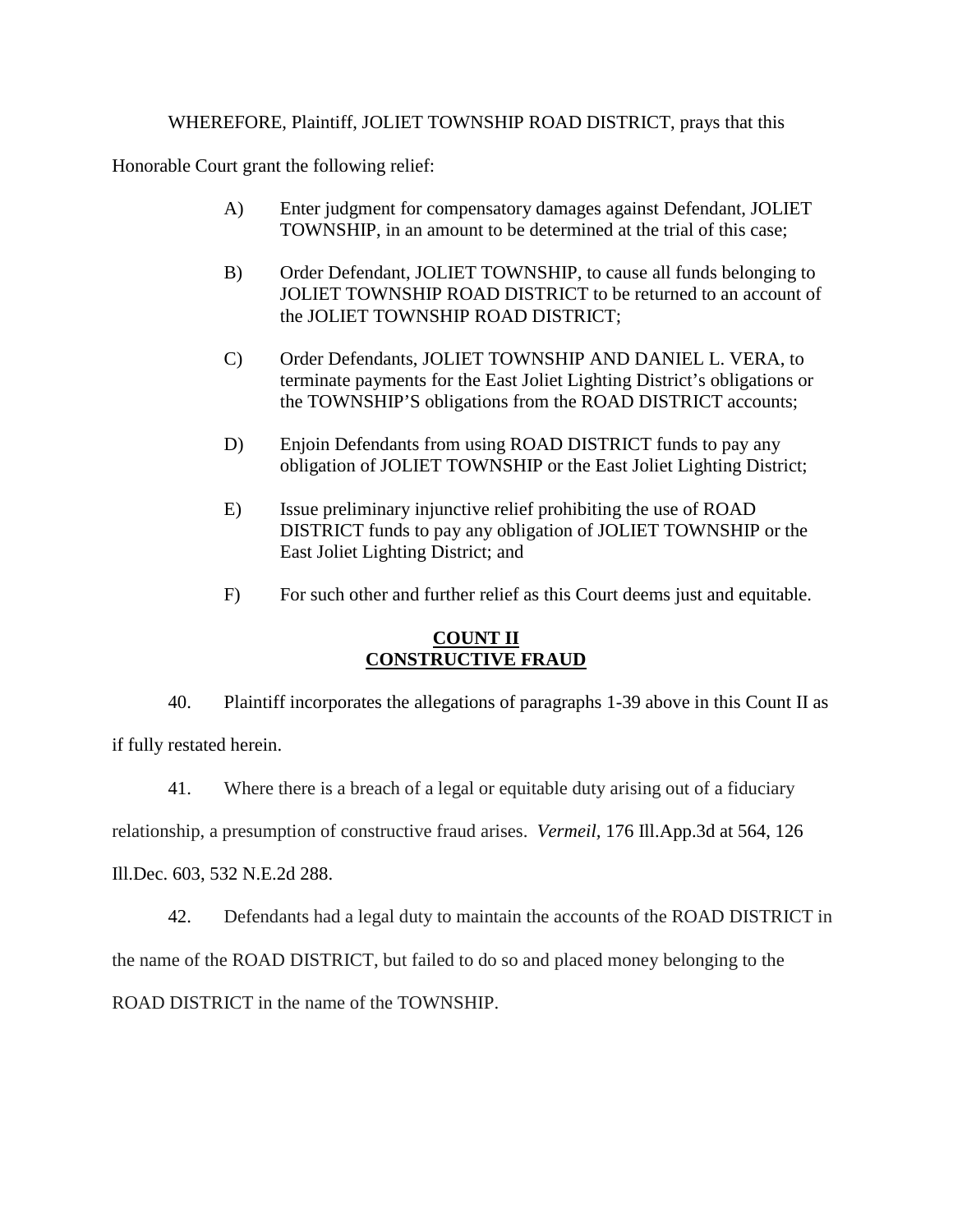43. Defendants' legal duty is to maintain the accounts of the ROAD DISTRICT in the name of the ROAD DISTRICT, which arose from a fiduciary relationship with the ROAD DISTRICT as VERA serves as its Treasurer.

44. VERA'S duty as Treasurer mandates that the funds of the ROAD DISTRICT only be used to make payment for the obligations of the ROAD DISTRICT.

45. Defendants comingled the funds of the TOWNSHIP with the funds of the ROAD DISTRICT.

46. By comingling ROAD DISTRICT monies with TOWNSHIP monies, the division of the respective units of Government (TOWNSHIP and ROAD DISTRICT), the ROAD DISTRICT is impaired in its operation as a unit of government.

47. Because upon information and belief VERA placed the ROAD DISTRICT'S money into an account in the name of the TOWNSHIP, as opposed to the ROAD DISTRICT, and paid obligations of either the East Joliet Lighting District or the TOWNSHIP the Plaintiff suffered a pecuniary injury.

WHEREFORE, Plaintiff, JOLIET TOWNSHIP ROAD DISTRICT, prays that this Honorable Court grant the following relief:

- A) Enter judgment for compensatory damages against Defendant, JOLIET TOWNSHIP, in an amount to be determined at the trial of this case;
- B) Order Defendant, JOLIET TOWNSHIP, to cause all funds belonging to JOLIET TOWNSHIP ROAD DISTRICT to be returned to an account of the JOLIET TOWNSHIP ROAD DISTRICT;
- C) Order Defendants, JOLIET TOWNSHIP AND DANIEL L. VERA, to terminate payments for the East Joliet Lighting District's obligations or the TOWNSHIP'S obligations from the ROAD DISTRICT accounts;
- D) Enjoin Defendants from using ROAD DISTRICT funds to pay any obligation of JOLIET TOWNSHIP or the East Joliet Lighting District;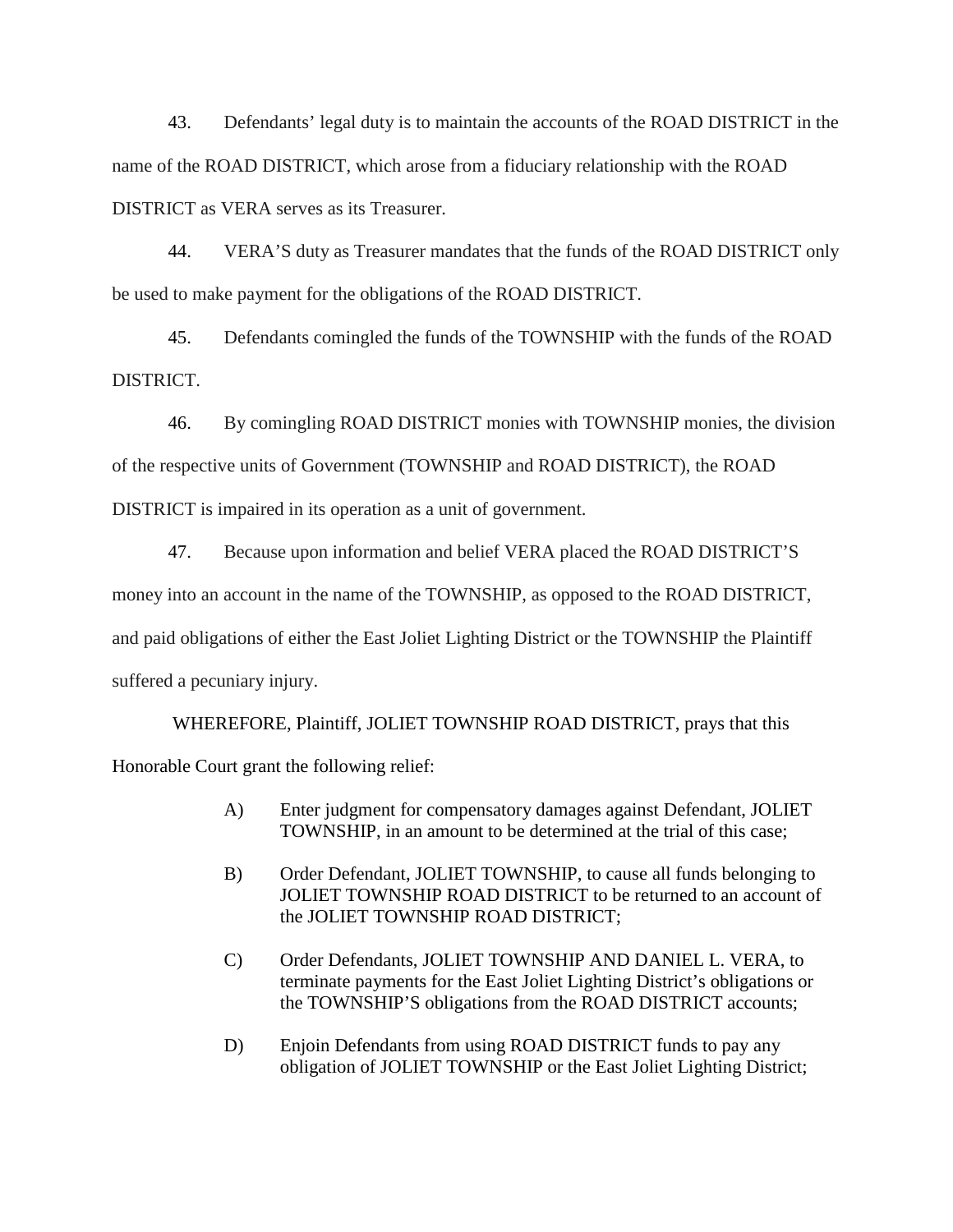- E) Issue preliminary injunctive relief prohibiting the use of ROAD DISTRICT funds to pay any obligation of JOLIET TOWNSHIP or the East Joliet Lighting District; and
- F) For such other and further relief as this Court deems just and equitable.

# **COUNT III DECLARATORY AND INJUNCTIVE RELIEF**

48. Plaintiff incorporates the allegations of paragraphs 1-39 above in this Count III as if fully restated herein.

49. The TOWNSHIP is opposing ROAD DISTRICT'S legal interest by adopting ordinances and resolutions mandating absorption of the East Joliet Lighting District into the

## ROAD DISTRICT.

50. The TOWNSHIP is opposing ROAD DISTRICT's legal interest by disbursing funds from the ROAD DISTRICT to pay for electricity associated with the East Joliet Lighting District.

51. The TOWNSHIP and ROAD DISTRICT have opposing interests related to the TOWNSHIP facilitating a scheme and artifice to reduce the taxation on property owned by VERA.

52. An actual controversy exists between the ROAD DISTRICT and the TOWNSHIP. Despite the TOWNSHIP lacking any authority to absorb the East Joliet Lighting District into the TOWNSHIP and then directing the ROAD DISTRICT to absorb said Lighting District, TOWNSHIP adopted resolutions purporting to exercise such power.

Wherefore, Plaintiff, JOLIET TOWNSHIP ROAD, prays that this Honorable Court grant the following relief:

> A) Enter judgment for compensatory damages against Defendant, JOLIET TOWNSHIP, in an amount to be determined at the trial of this case;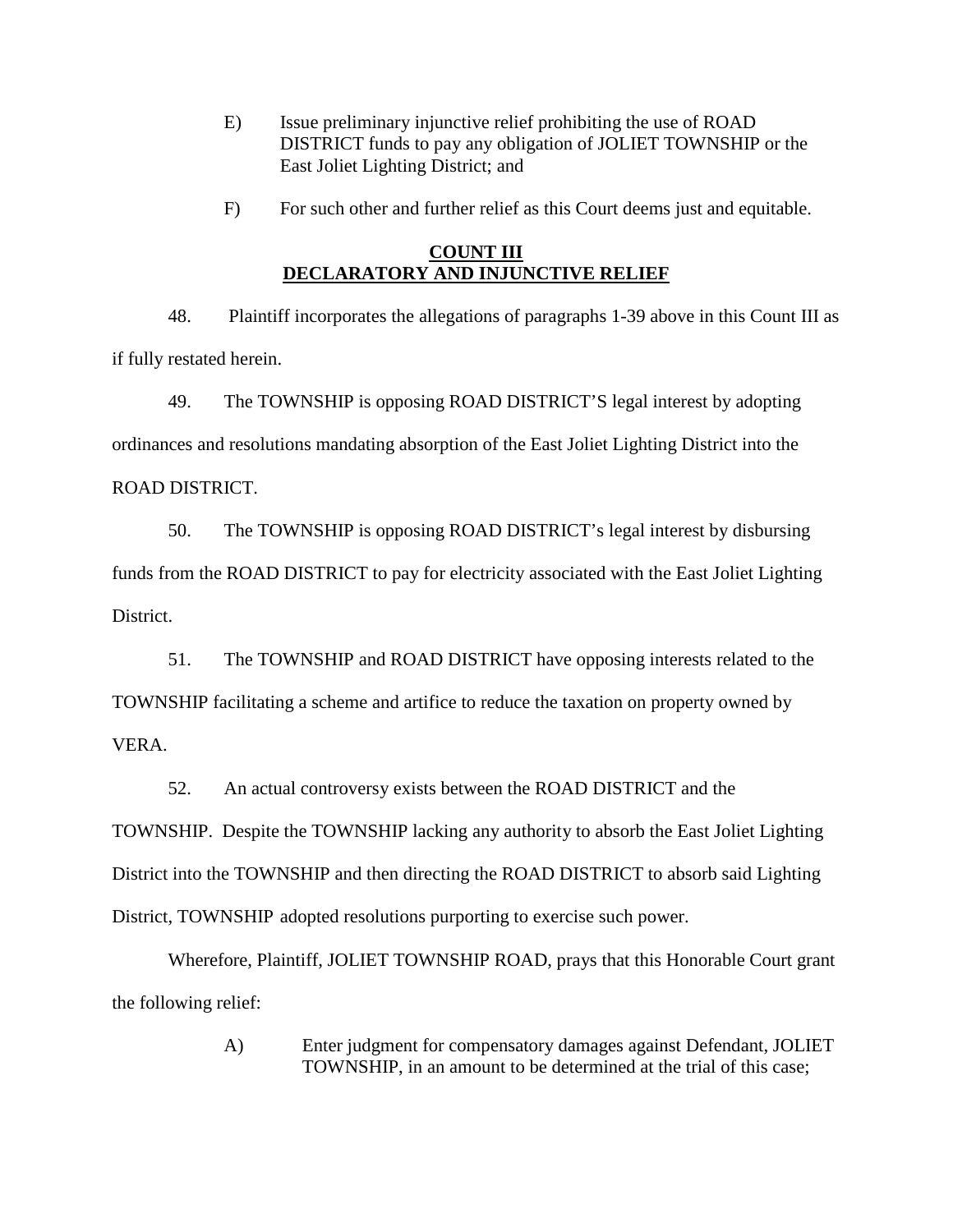- B) Order Defendant, JOLIET TOWNSHIP, to cause all funds belonging to JOLIET TOWNSHIP ROAD DISTRICT to be returned to an account of the JOLIET TOWNSHIP ROAD DISTRICT;
- C) Order Defendants, JOLIET TOWNSHIP AND DANIEL L. VERA, to terminate payments for the East Joliet Lighting District's obligations or the TOWNSHIP'S obligations from the ROAD DISTRICT accounts;
- D) Enjoin Defendants from using ROAD DISTRICT funds to pay any obligation of JOLIET TOWNSHIP or the East Joliet Lighting District;
- E) Issue preliminary injunctive relief prohibiting the use of ROAD DISTRICT funds to pay any obligation of JOLIET TOWNSHIP or the East Joliet Lighting District; and
- F) For such other and further relief as this Court deems just and equitable.

## **COUNT IV EMBEZZLEMENT**

53. Plaintiffs incorporate the allegations of paragraphs 1-39 above in this Count III as if fully restated herein.

54. As part of VERA'S scheme to acquire the free services of the ROAD

DISTRICT'S employees and the use of ROAD DISTRICT equipment, he held himself out to be the CEO of the TOWNSHIP and ROAD DISTRICT, and even commanded the termination of ROAD DISTRICT employees.

55. Upon information and belief, VERA in furtherance of his scheme and artifice to secure the benefits of the work previously performed at his property, he sought to silence the employees of the ROAD DISTRICT by communicating to the Highway Commissioner of the Road District that he desired to have at least three employees terminated, each of which had completed work on the property located at Hickory and Jefferson Streets in Joliet, Illinois.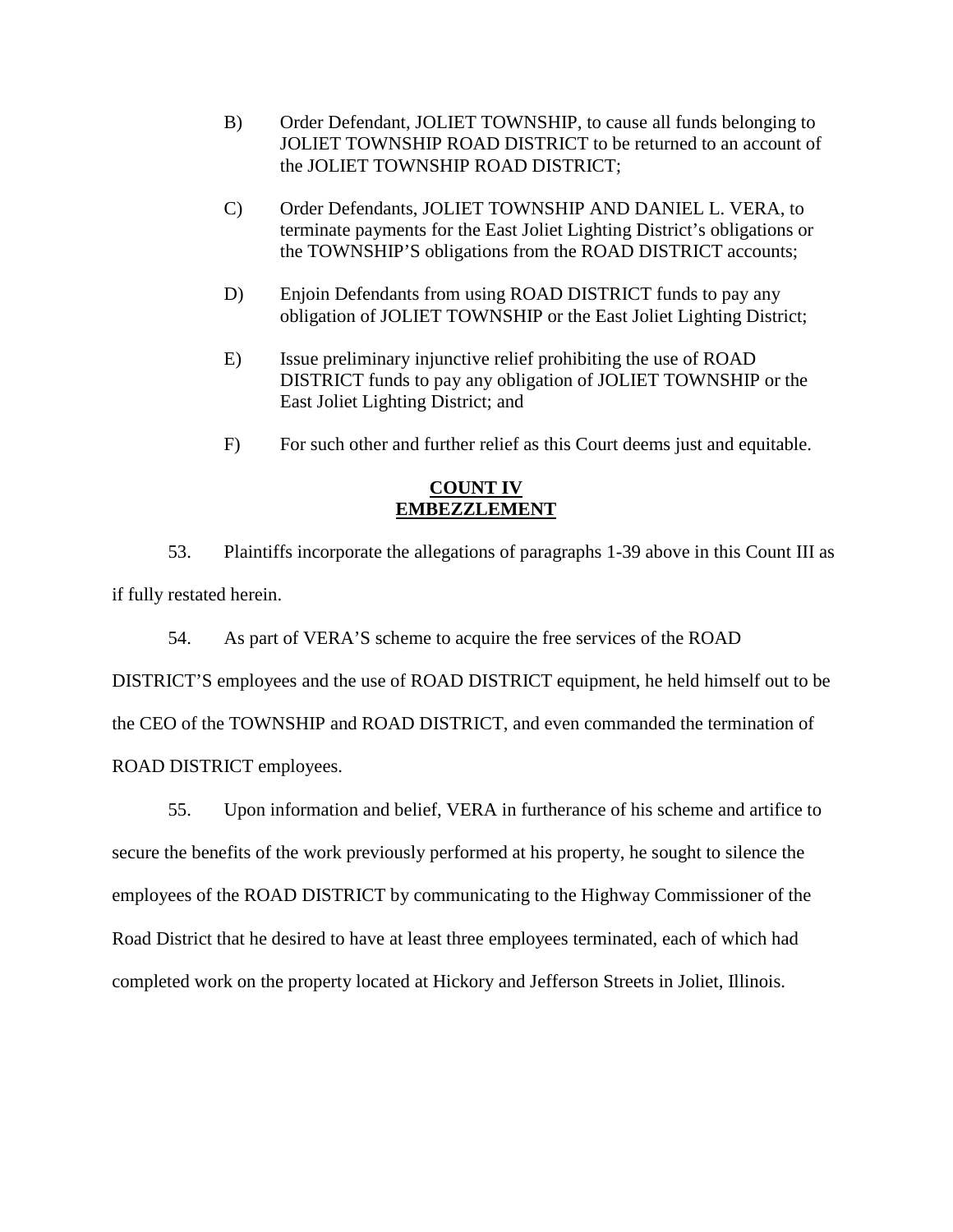56. As part of VERA'S overall scheme and artifice he encouraged the false belief that he was the CEO of anything under the umbrella of either the TOWNSHIP or the ROAD DISTRICT.

57. Upon information and belief, VERA selected persons to be appointed to positions to please his personal whims and even appointed the Joliet Township Assessor to reduce the level of taxation on at least one property in which VERA had a pecuniary interest. That the reduction of real estate taxes on property owned by VERA is evident in that the assessment records reflect the property at the northeast corner of Hickory and Jefferson Streets, Joliet, Illinois, is listed as not having any residential space even though there are apartments in the structure. The assessment lists no air conditioning at that same property when in fact there is air conditioning on that property. The scheme and artifice to obtain personal benefits from the Joliet Township Assessor and the ROAD DISTRICT are part of an overall pattern of conduct of VERA to enrich himself by holding the position as Joliet Township Supervisor.

58. The ROAD DISTRICT suffered an injury in that it lost the right to collect all taxes that were due and payable from VERA or an entity he uses to hold title to the property located at the northeast corner of Hickory and Jefferson Streets in Joliet, Illinois.

59. VERA also attempted to assert influence over the management of employees at the ROAD DISTRICT. In doing so he obtained without lawful authorization and without payment of any compensation, the work of ROAD DISTRICT employees and the use of ROAD DISTRICT equipment. Said work performed for the benefit of VERA included excavating and using ROAD DISTRICT equipment on a property VERA owns or has a pecuniary interest. Said property is located at the Northeast corner of Hickory and Jefferson Streets in Joliet, Illinois.